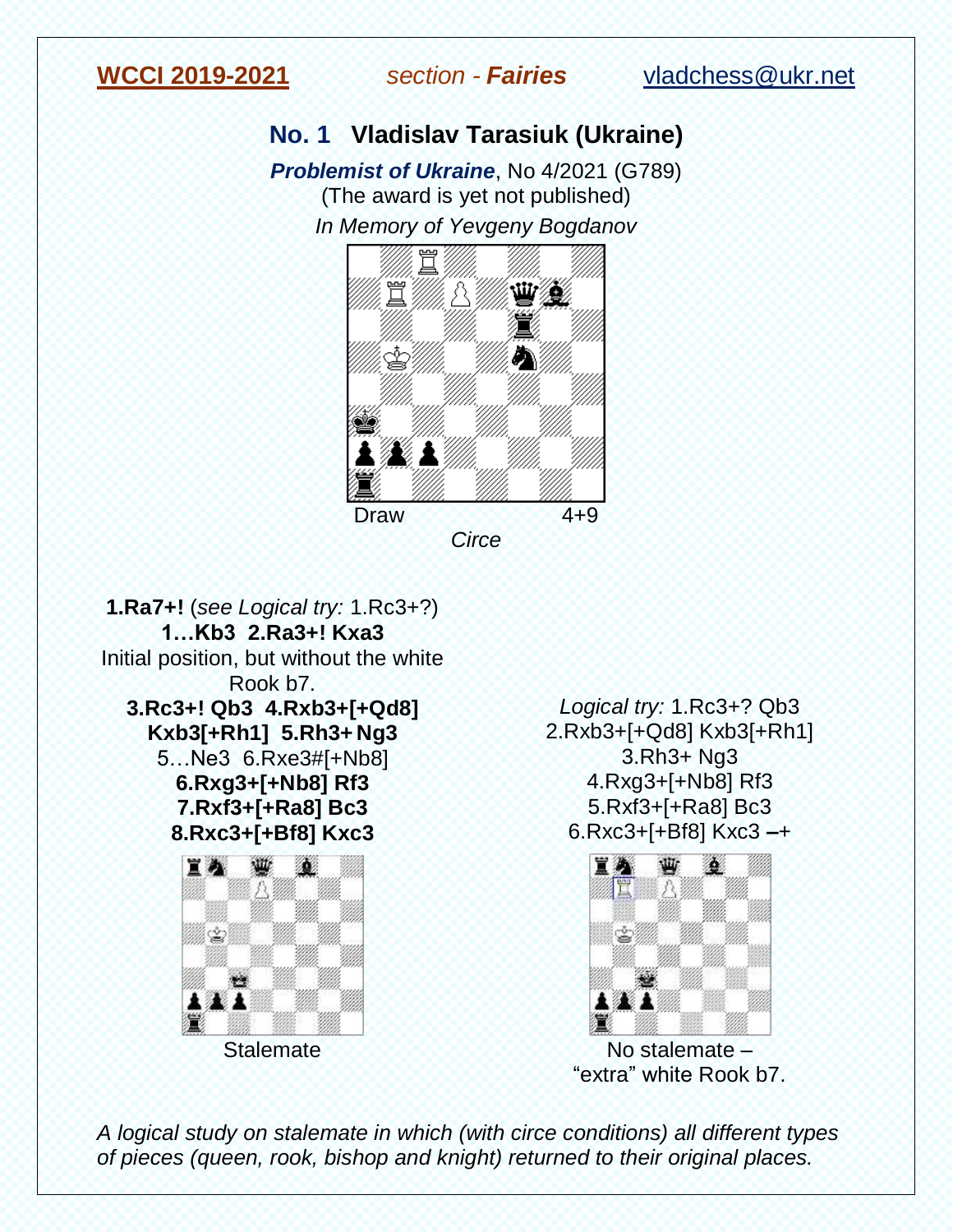# **No. 2 Vladislav Tarasiuk (Ukraine)**

*Probleemblad*, No 4/2021 (F1395) (The award is yet not published)



*Circe*

### **1.Nc5+**

1.b7? Bf3+ 2.Kc5 Bxb7[+Pb2] draw. **1…Ka5!** 1…Ka3 2.b7 Bf3+ 3.Ne4 win (no moves 3…Bxe4[+Nb1] – the black king will be in check). 1…Kb4 2.Nxa6+[+Pa7] Ka5 3.bxa7 win, for example, 3…Bf3+ 4.Kc7 Ba8 (4….Kxa6[+Nb1] 5. a8Q Bxa8[+Qd1] win) 5.Nc5 Kb5 6.Ne4 Ka6 7.Kb8 Kb6 8.Nd6 Ka6 9.Nc8 Ka5 10.Kxa8 win.

**2.b7 Bf3+**



**3.Ne4!!** 3.Kc7? Bxb7[+Pb2] draw.

**3…Bxe4+[+Nb1] 4.Kc5! Bxb7[+Pb2] 5.Nс3! Bd5**



6.b3? Bxb3[+Pb2] zz 7.Ne4 Bd1 7.Nc3 Bb3 draw.

*Black detains White's passed pawn, but at the cost of mate to their king.*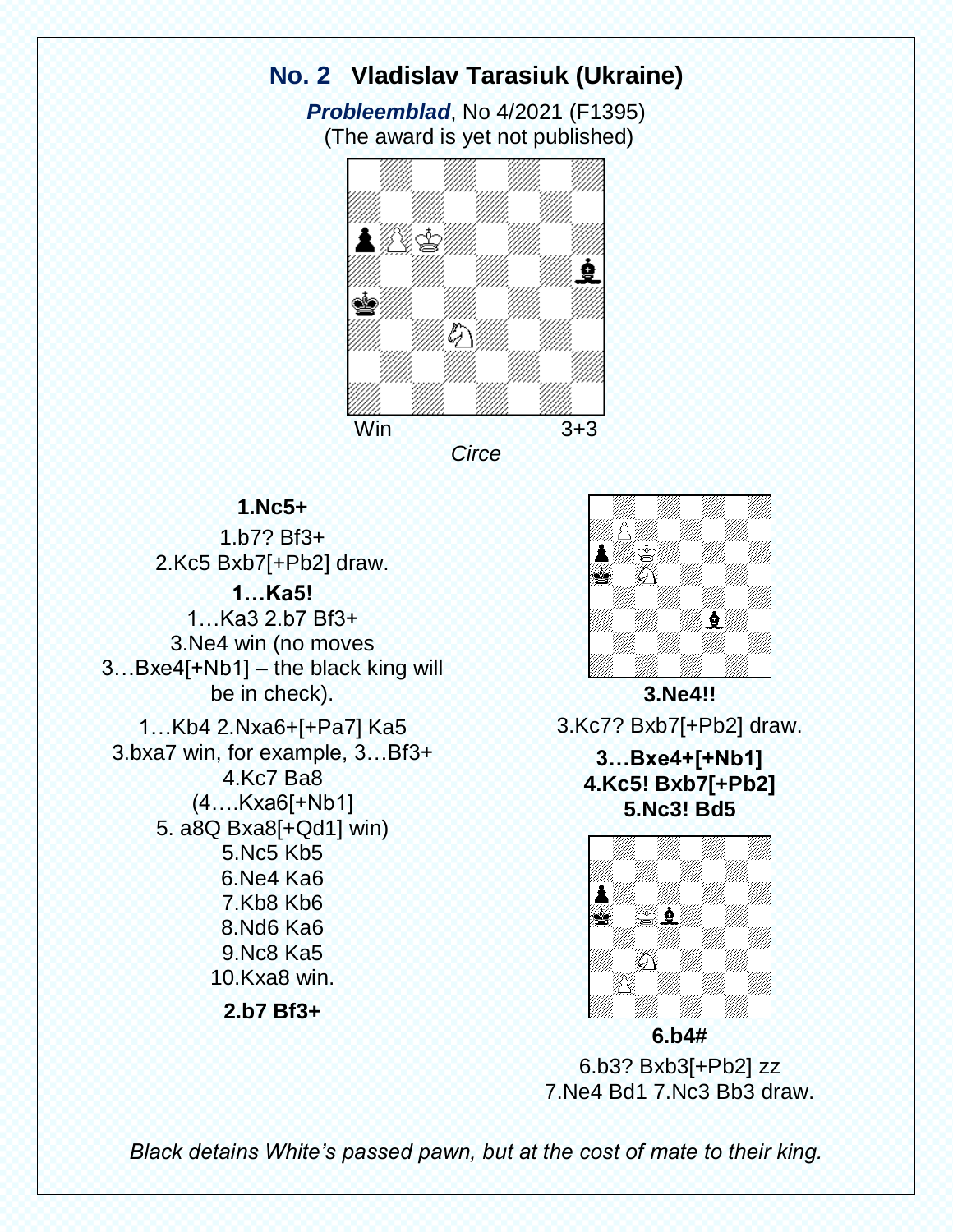# **No. 3 Vladislav Tarasiuk (Ukraine)**

*Shakhmatnaya Kompozitsiya*, No 158/2021 (G71) (The award is yet not published)





#### **1.Bb5+ Ka7**

To the rapid mate leads 1…Ka5 2.Nc6#

#### **2.Nc6+ Ka8**

Black rook was in an unfortunate position. Early 3.Ba6? and after Rb8+ 4.Nxb8[+Rh8] Rh2 – draw.



An unexpected move of king to the corner **3.Kh8!!**

**3…g3** 3…Rb8+ 4.Nxb8 Kxb8[+Ng1] win.

> **4.Ba6 Rb8+!** 4…g2 5.Bxb7+ Kxb7[+Bf1] 6.Bxg2 win.

#### **5.Nxb8**

Rook can not revive - field h8 is preoccupied with white king.

**5…g2 6.Bb7+!**

The final pointe.

**6…Kxb7[+Bf1]** 6…Kxb8[+Ng1] 7.Bxg2+[+Pg7] win.

**7.Bxg2+[+Pg7]** win.

*In the study both kings go to the corner. But if the black king is forced to go there, saving from the mate, the white king for the sake of winning the black rook.*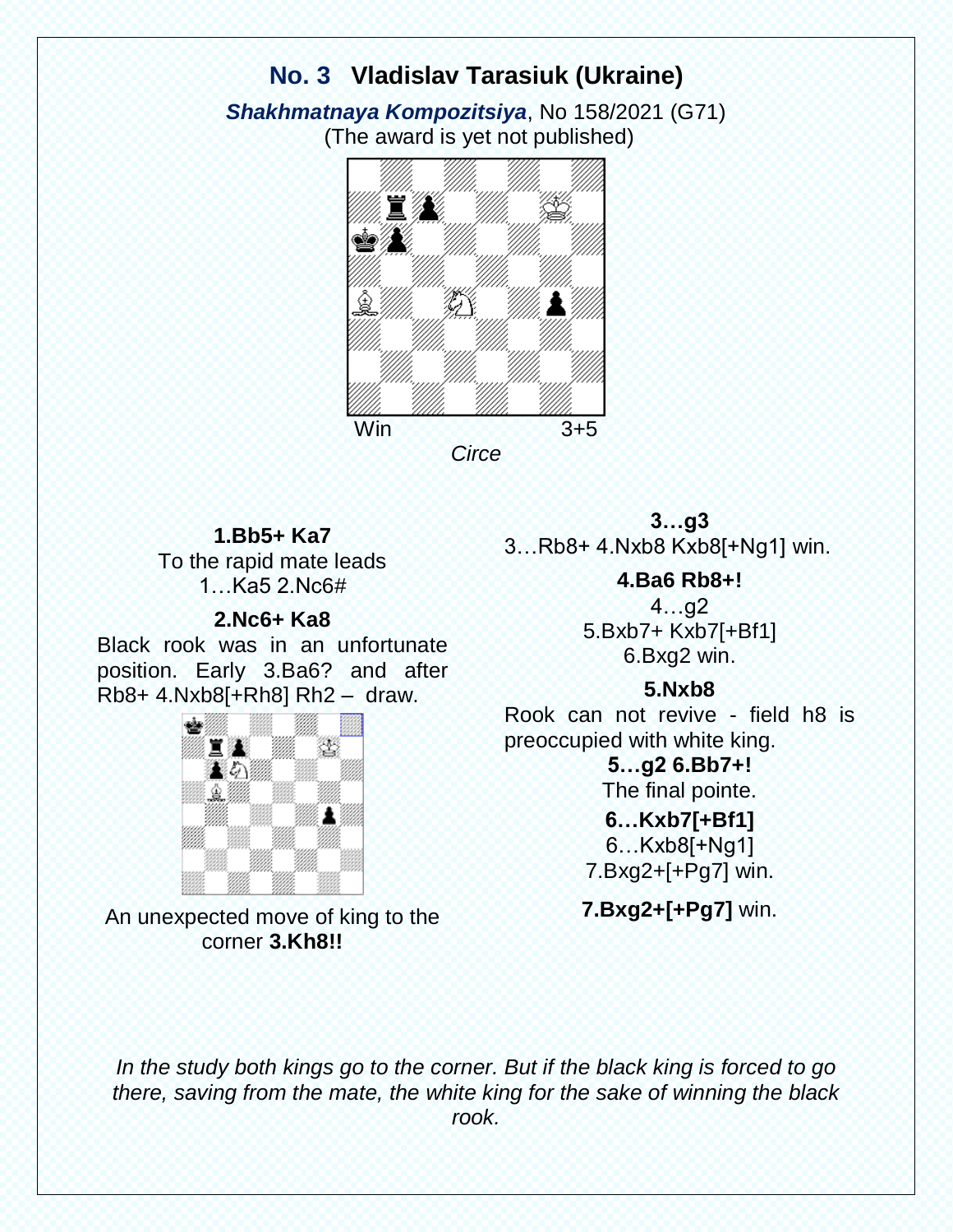## **No. 4 Vladislav Tarasiuk (Ukraine)**

*Zadachy i Etyudi*, No 84/2021 (6616) (The award is yet not published)



 To win White needs to delay both passed pawns of Black. It seems impossible to prevent the transformation of pawns into queens. Try 1.Rxb3?[+Pb7] h2 2.Rxb7+ Kg8! (loses 2…Kxh6? 3.Rh7+! Kxh7[+Rh1] win) 3.Rg7+ Kf8! (weaker move by black king to the corner 3…Kh8? 4.Rg8+! and further by the main solution) 4.Re7+ Kxe7[+Ra1] 5.Kf2 h1Q 6.Rxh1[+Qd8] Qxe2+, and white's win is out of the question.

 And **1.Rg7+!** leads to victory! **1…Kh8!** 1…Kxh6[+Ph2] – the white pawn h has blocked the passed pawn h3 and further is not difficult: 2.Rb7 b2 3.Rxb2[+Pb7] win. **2.Rg8+!** Sacrifice the rook only on this square! *Thematic try:* 2.Rh7+? Kg8! (worse than 2…Kxh7?[+Rh1] 3.O–O! b2 4.Rb1 win) 3.Rh8+ Kf7! (3…Kxh8?[+Ra1] 4.O–O–O! h2 5.Rh1 win) 4.Rf8+ Ke7 5.Rf7+ Kd6! and the black king escapes the pursuit of the white rook without taking it on the white square. And two variants:





**4.O–O–O! h2 5.Rh1** win.



**3.O–O! b2 4.Rb1** win.

Rook sacrifices on different squares (2.Rg8+! 3.Rh8+!) and two castling in the two variants.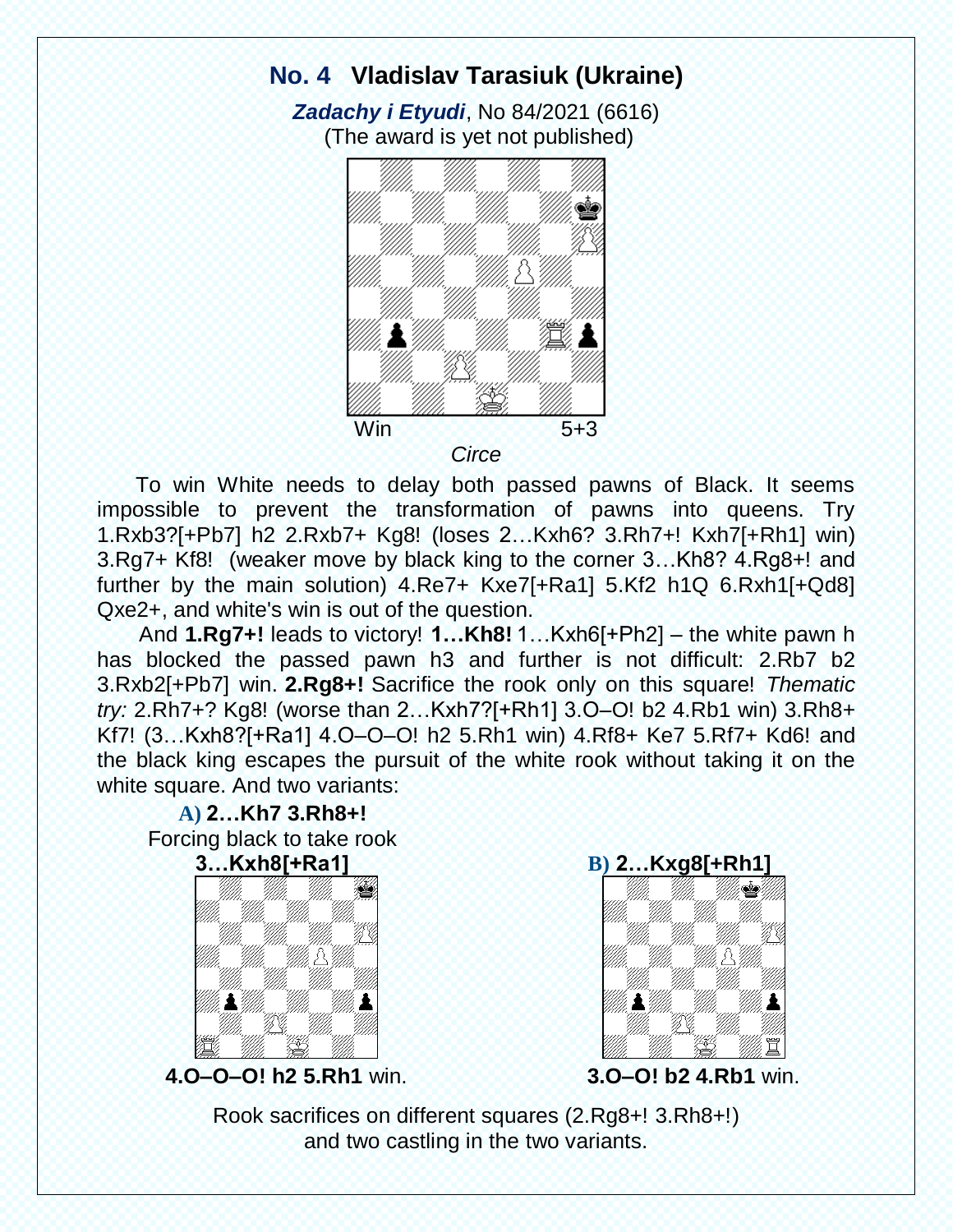# **No. 5 Vladislav Tarasiuk (Ukraine)**

*Phenix*, No 325/2021 (9237) (The award is yet not published)



**1.Rh8+!** It's wrong to play: 1.Kxh4?[+Rh8] Rxh7+[+Rh1] 2.Kg3 Rxh1, and White loses.

#### **1…Rxh8[+Ra1]**  On the king's move 1…Kc7, you can now 2.Kxh4, win.



## **2.Ra8+!**  The second sacrifice of the rook in the corner.

**2…Kxa8[+Rh1]**  2…Kc7 3.Rxh8, win. **3.Rxh8+**, and White wins.

*A task (record-setting) study: in the solution the white rook visited the four corners of the board.*